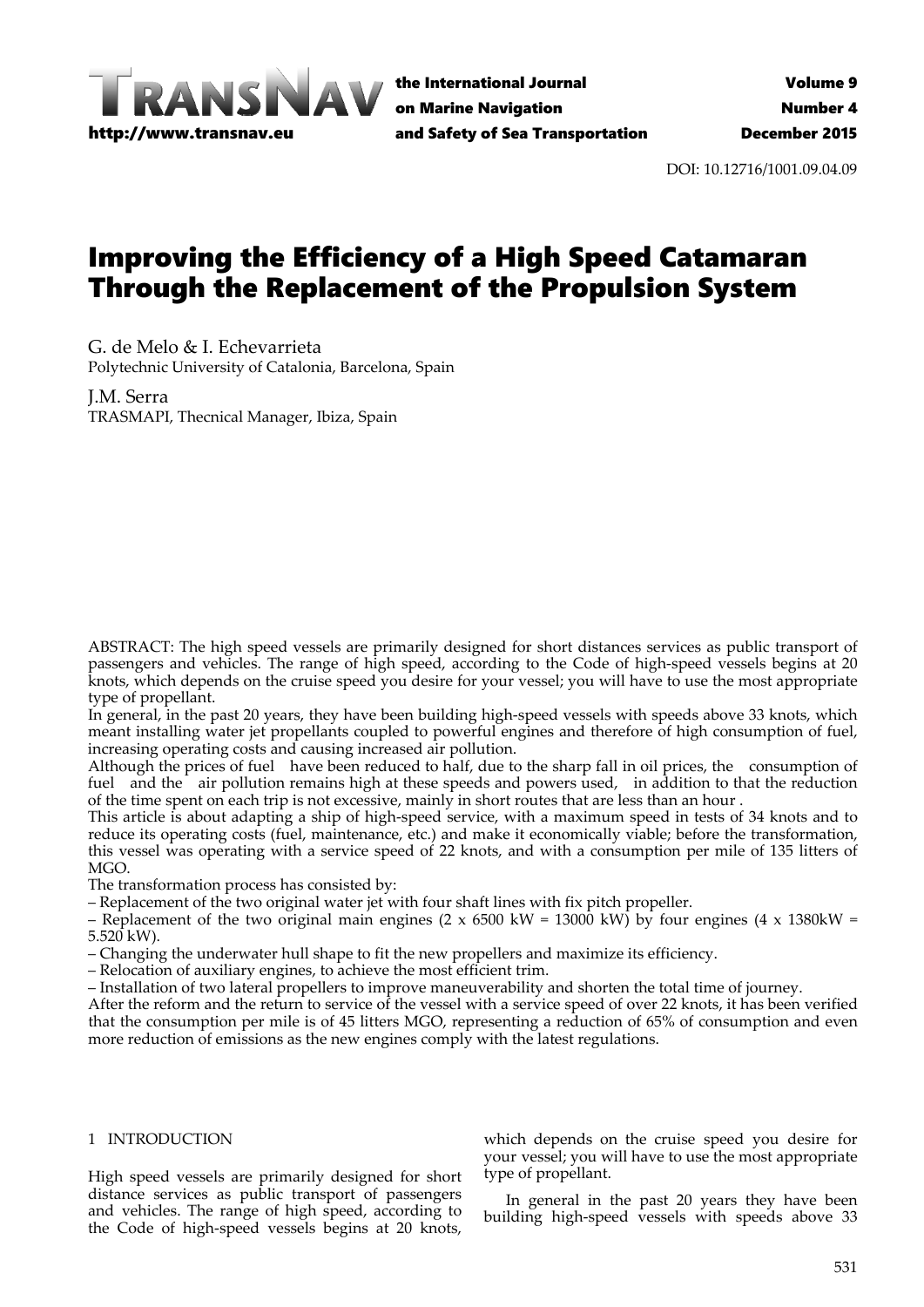knots, which meant installing water jet propellants coupled to powerful engines and therefore of high consumption, increasing operating costs and causing increased air pollution.

Although the prices of fuel have been reduced to half, due to the sharp fall in oil prices, the consumption of fuel and the air pollution remains high at these speeds and powers used, in addition to that the reduction of the time spent on each trip is not excessive, mainly in short routes that are less than an hour.

## 2 TRANSFORMATION REQUIREMENTS

Trasmapi is a shipping company that has dedicated more than thirty years to the transport of passengers between the islands of Ibiza and Formentera, with high‐speed vessels. In 2013 it was decided to incorporate to the service the transport of vehicles that is when the process of finding a unit that could satisfy the requirements began:

- The journey between Ibiza and La Savina (11 nautical miles) should be done in less than 30 min. Therefore the service of speed would have to be 22 knots.
- The fuel consumption should be less than 50 l per mile navigated and operation should be respectful with the environment.
- The navigability and maneuverability skills should be appropriate to the route.

The High Speed Vessel Castaví Jet was found together with her twin (hulls 54 and 55) in the second hand market, they were built in the shipyard Austal Ships Pty Ltd in 1997. It was an aluminum catamaran used for the transport of passenger and vehicles.

These catamarans were purchased by the municipal transport company Istanbul (IDO) and operated across the Sea of Marmara, until the increase of fuel made the operation not viable economically.

The original propulsive system consisted in two diesel engines MTU 20V 1163 TB73L with a total power capacity of 13,000 kW actuating through two waterjet, with which they obtained a maximum speed in tests of 34 knots, on the commercial route between Yenikapi (Istambul) and Yolava it operated at a service speed of 22 to 23 knots, well below the design, yet fuel consumption was excessive, as well as the power used, operating below 80% MCR, makes the consumption increases substantially.



Figure 1. Image of the catamarans taken during the sea trial done in Australia

### 3 ANALYSIS AND STUDY OF THE NEW PROPULSIVE SYSTEM

After a detailed technical study we came to the conclusion that the way to meet the requirements of the shipping company TRASMAPI was to purchase the high‐speed vessel type Castaví Jet and make it go through a transformation that basically consists in:

Table 1. Propulsion Change

| Item                                   | Current                                   | Proposed                                      |
|----------------------------------------|-------------------------------------------|-----------------------------------------------|
|                                        | Main Engines 2 x MTU 20 V<br>1163 engines | 4 x Mitsubishi S16R<br><b>MPTK</b>            |
| Gearbox                                | 2 x Reintjes<br><b>VLI 4431</b>           | $4 \times ZF$ 5355                            |
| Means of<br>Propulsion<br>and steering | 2 x KaMeWa<br>125 SII water jets          | 4 x Fixed Pitch propeller<br>4 x spade rudder |

The proposed conversion will be archived by addressing the following areas:

- 1 Weight Analysis
- 2 Hull form development<br>3 Shaft line arrangement
- 3 Shaft line arrangement
- 4 Regulatory impacts

Other aspects of the reconfiguration involve:

- Removal of the existing ride control forward T‐ Foils,
- Relocation of Auxiliary engines (generating sets) from auxiliary engine room to main engine room
- Addition of tunnel side thruster into the ride control room of each hull.
- Replacement of the two original water jet with four shaft lines with fix pitch propeller.
- Replacement of the two original main engines (2 x 6500 kW = 13000 kW) with four engines  $(4 \times$  $1380$ kW = 5.520 kW).
- Changing the underwater hull shape to fit the new propellers and maximize its efficiency.
- Relocation of auxiliary engines, to achieve the most efficient trim.
- Installation of two lateral propellers to improve maneuverability and shorten the total time of journey.

The extensive experience of TRASMAPI's technical director and the people who design high‐speed vessels have been the main basis for the creation of this reform project. The fact that twin boats could be operated, as it occurs with the Fjellstrand 38.8 catamarans, equipped with water jet propulsion and fix pitch propeller, has allowed us to gather first-hand information to be able to determine the efficiency of the different propulsion systems in directly comparable models and at full‐scale.

After studying the different propulsion systems, the most effective for the new service speed of 22 knots was shown with full submerged propellers with free actuation. For this reason it was decided to replace the original jet propulsion propeller with the conventional format.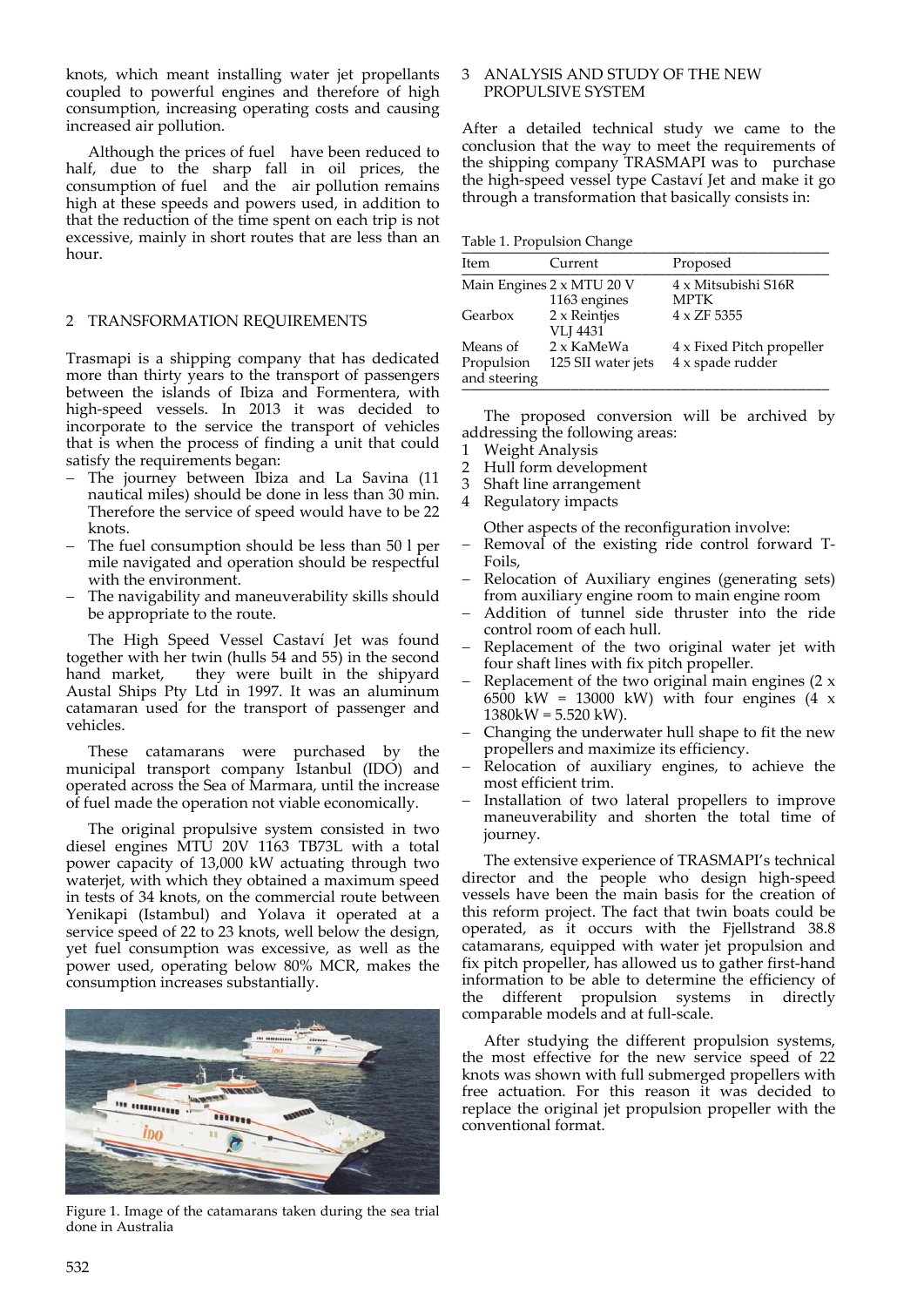

Figure 2. Image 3D model of the catamaran hulls with the new propulsive and steering.

By modifying the propulsion system investigations have been made to improve the shipʹs hull, so a study has been done to compare the new hull with the old one. To minimize the hull resistance, it was decided to extend it to 3600 mm, increasing the floating length. As there is no need to protect the original water jets, which are changed by the new system of conventional propellers, it is possible the extension of the hull to the transom (FR 50), this modification provides a reduction in the hull resistance of 4 , 6%.



Figure 3. Hull extension comparison

In the new aft blocks, the shaft brackets and the steering system have been installed, this allows to simplify the changing process, and that can be developed in a modular way. In order to reduce the maximum the hull resistance it is decided to install single arms brackets and suspended rudders.

According to calculations performed and according to the graph of Figure 3, it was estimated that the propellers should provide approximately 350 kN, to make the first approach to the propellers, two alternatives were evaluated:

- Install two propellers, one in each hull, was the most efficient solution. But this option was discarded, the size and the weight of the propeller can generate excessive level of vibrations and noise decreasing the comfort of passengers, and increasing the loads over the aluminum structure. And the hull depth was close to the maximum depth in the route.
- Finally, four propellers was installed, two in each hull. Even it is not the optimal solution, is a workable option and the numerical models show that comply with the project specifications.

To calculate required power a conservative propulsive efficiency of 60% which encompasses both propeller and mechanical losses is used until further information is available from the propeller manufacturer.

Knowing the brake power delivered, the resistance is interpolated to obtain a speed using the following equation

Power (kW) = Resistance (kN) x Velocity (m/s)

The new main propulsion engines to be Mitsubishi S16R‐MPTK producing 1380 kW at 1650 rpm to archive the vessel speed requested of 22 knots, four off engines will required to deliver sufficient power.

For full load condition a vessel speed of 22, 39 knots is predicted at 100% MCR (5520 kW) in sea state 0 at level trim.

The following appendages have been included in calculation of total resistance:

- 4 off rudder
- 4 off shaft
- 4 off shaft support brackets with strut boss
- 2 off bow thruster



Figure 4. Image 3D model of the propulsive system layout and steering.

By installing two propellers per hull special attention is required so no undesirable interactions occur between them, decreasing their performance and generating unwanted effects like noise or vibrations. It is determined that the optimal diameter for each propeller is 1575 mm and the minimum shaft separation has to be of 2200 mm.

As it is a vessel designed to have a single propeller per hull, the problem that arises is that the two motors do not fit in the engine room with a separation of 2200 mm between crankshafts. In order to accommodate the engines is decided to reduce the distance between them in 300 mm by using a drive shaft between the gearbox and the main engine.



Figure 5. Original general arrangement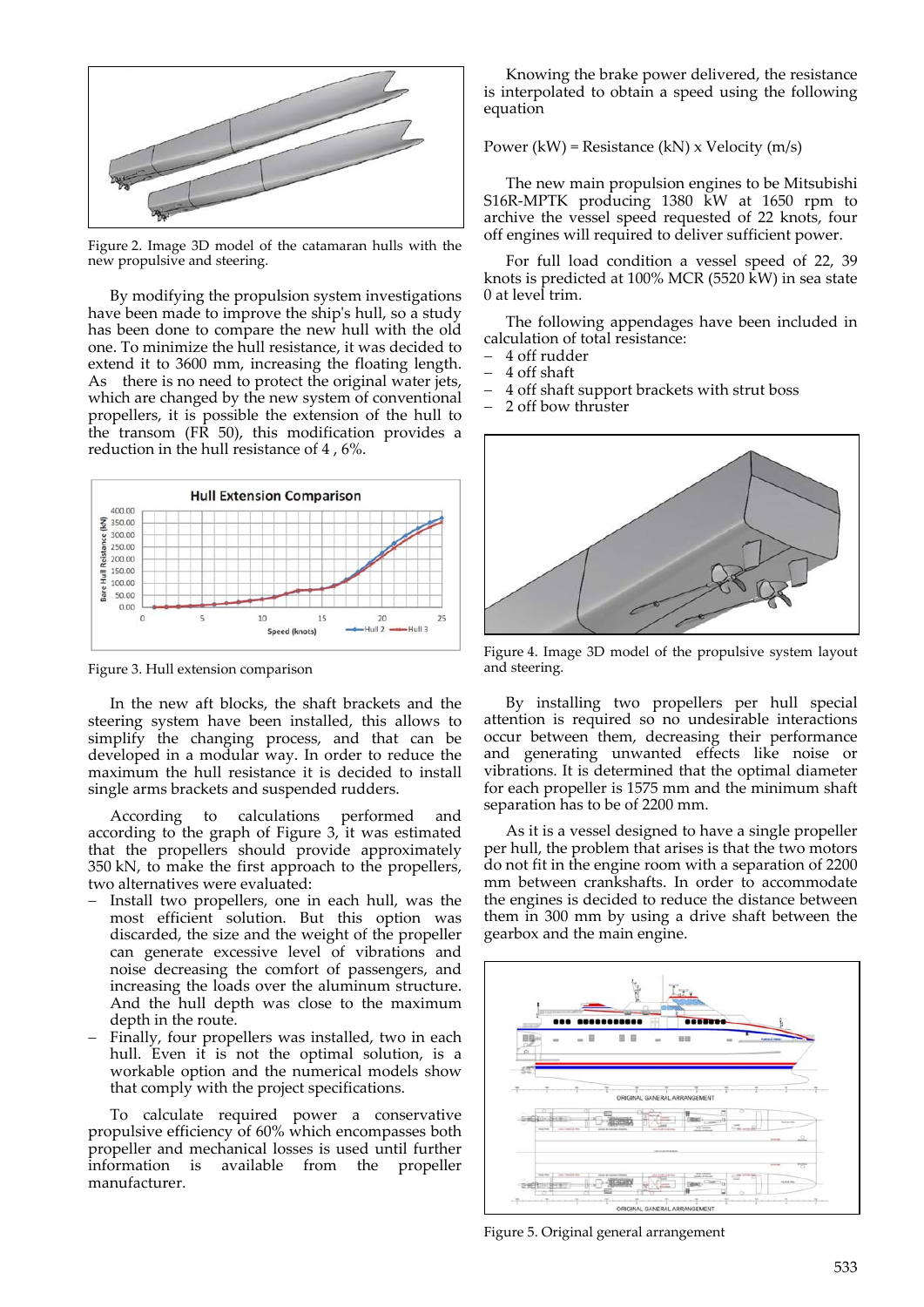

Figure 6. Final general arrangement

### 4 RESULTS OBTAINED WITH THE TRANSFORMATION

The new propulsive system ( four fixed pitch propellers ) two per hull, combined with the four rudders and the side thrusters, gives the boat a remarkable maneuverability, allowing it to perform the docking and undocking maneuvers safely in conditions with adverse weather, achieving that the operation is done in a reduced time. Keep in mind that the ship can carry out daily about 20 maneuvers in narrow docks, with congested traffic and with little depth. Therefore in order to be able to perform efficiently and safely the vessel requires to have a great maneuverability.

By reducing the propulsion power there has been a weight saving with the four new engines MHI S16R with regards to the two existing motors MTU 20V1163, yet even having a new equipment (engines and side thrusters, loading facilities, etc.) a reduction in weight has been obtained in the light weigh of around 2%, leaving the light displacement in 490 t.

The sum of different factors like:

- The installation of a propulsion system (FPP) optimized for the service speed.
- The increase of the floating length and therefore on the number of Froude.
- To improve the hull shape to maximize the propeller performance.
- To reduce the light weight.

Optimizing the energy efficiency of high‐speed craft covered by this article has been feasible.

That vessel, in its original conception, obtained in trials sea with maximum speed test of 34 knots, although to contain its operating costs (fuel, maintenance, etc.) and make it economically viable, their owner operated by a service speed of 22 knots, with a consumption of 135 l per mile of MGO, this consumption comprising consumption of main and auxiliary engines .

After the return to service of the vessel after the reform and with a service speed of over 22 knots, it has verified that the consumption per mile is 45 l MGO, this include consumption of main engines and the auxiliary, which represents a 65% reduction in fuel consumption and emissions even as new engines comply with the latest regulations of MARPOL Annex VI.

# 5 NEW EEIO

As regards the Energy Efficiency Operational Index EEOI the ship before and after transformation would be:

$$
EOI = \frac{\sum FC \cdot EF}{GT \cdot D}
$$

where:

FC : Fuel consumption of main and auxiliary engines EF: Emission factor of the fuel used in kg CO2 / GT x NM.

GT : Vesselʹs tonnage in tones.

D: Distance in nautical miles.

EEOI for the ship before the transformation, for fuel consumption of main and auxiliary engines per nautical mile, gives a value of 0.1381 kg  $CO2 / GT \times$ NM.

The ship EEOI once transformed and changed its propulsion system for new fuel consumption of engines and auxiliary engines, gives a value of 0.0452  $kg CO2 / GT x NM.$ 

This means that the transformed ship produces three times less CO2 per GRT and nautical mile sailed than the ship with the original propulsion power.

Given that the ship has approximately 2,000 hours effective work with the new propulsion system, the vessel would consume approximately 3406 t of fuel less, which for the purposes of pollution greenhouse gases such as CO2, stop polluting the year about 10100 t of CO2.

#### 6 CONCLUSIONS

- The high-speed vessels with water jet propulsion systems in order to maintain a high propulsive efficiency have to navigate at speeds above 33 knots, making unviable operation at lower speeds to reduce fuel consumption.
- 2 The high speed for short and medium distances is insufficiently substantiated by the high level of pollution produced and the short time savings.
- 3 High‐speed vessels that were built in times of low fuel cost can be converted to operate at a slower speed, and keeping the classification of high‐speed vessels, changing their propulsive water jet system by the traditional propeller pitch fixed and with a high reduction of fuel consumption.
- 4 Reducing the speed of high‐speed vessels changing the propulsive system, allows a more economical operation of the vessel and meets the objective of the IMO to reduce the production of greenhouse gases on ships.
- 5 Maintaining a minimum consumption of the propulsion plant and auxiliary engines, it allows prolong the life period of high‐speed vessels,